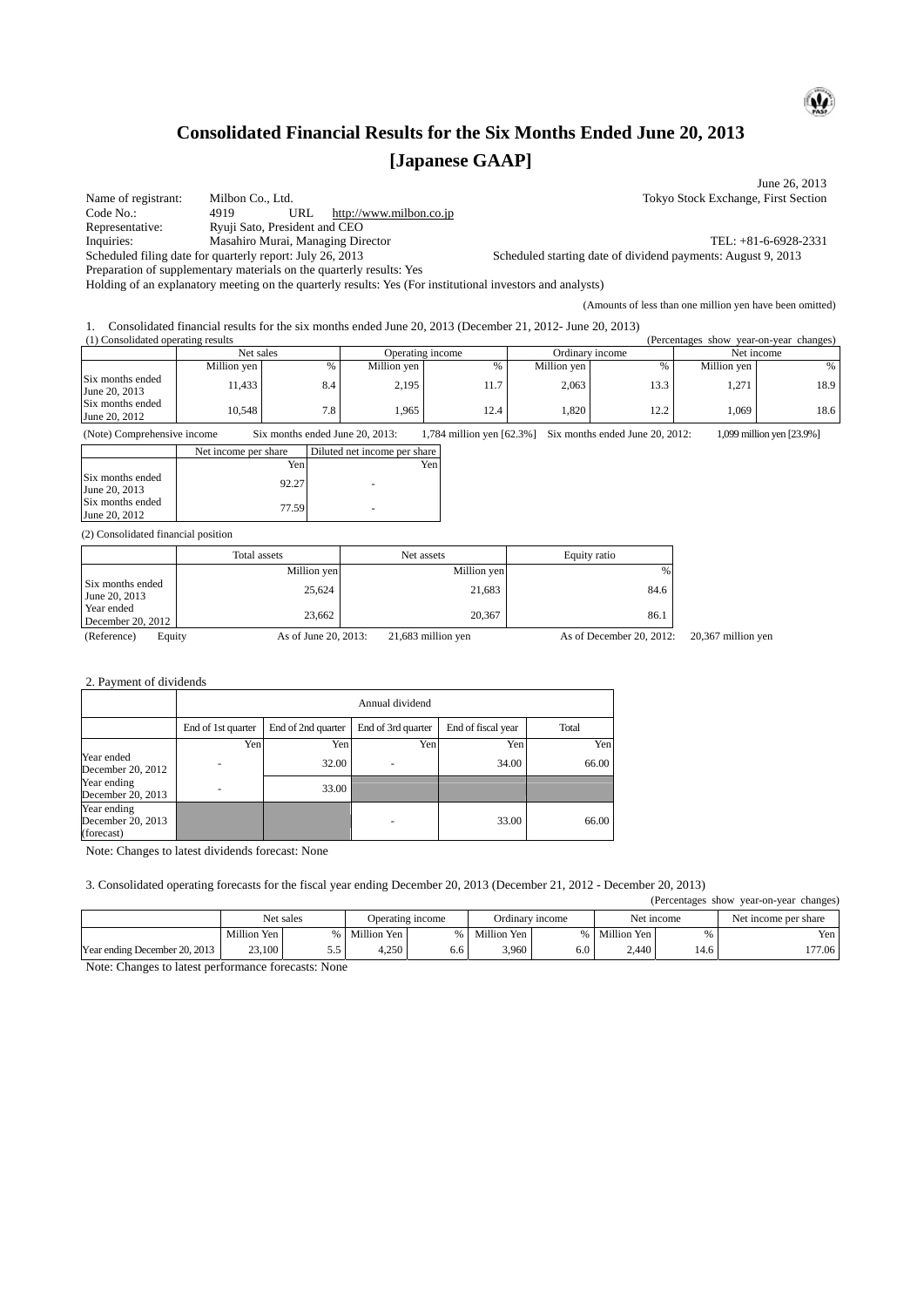\*Notes

(1) Significant changes in subsidiaries during the period

(changes in specified subsidiaries accompanied by changes in the scope of consolidation) : None<br>New: 0 companies (Company name: )<br>Reclude: 0 companies (Company name: )

- New: 0 companies (Company name: )
- (2) Application of accounting methods specific to the preparation of quarterly consolidated financial statements: No

(3) Changes in accounting policies, changes in accounting estimates and retrospective restatements

| 1) Changes in accounting policies due to amendment to the      |        |
|----------------------------------------------------------------|--------|
| accounting standards, etc.                                     | : None |
| 2) Changes in accounting policies other than those in 1) above | : None |
| 3) Changes in accounting estimates                             | : None |
| 4) Retrospective restatements                                  | : None |

#### (4) Number of shares issued (common stock)

1) Number of shares issued at the end of the period (including treasury stock) Six months ended June 20, 2013 2) Number of treasury stock at the end of the period  $\sqrt{\text{Six months ended}}$ June 20, 2013

|                                               | $\frac{1}{2}$ Julie 20. 2013 |
|-----------------------------------------------|------------------------------|
| 3) Average number of shares during the period | Six months ended             |
| (cumulative)                                  | June 20, 2013                |

\*Status of execution of quarterly review of financial statements

As these consolidated financial statements are not subject to the review of the quarterly financial statements pursuant to the Financial Instruments and Exchange Act, procedures for said review were not completed at the time of disclosure of this report.

13,798,848 shares Year ended

19,250 shares Year ended

13,779,882 shares Six months ended

December 20, 2012

December 20, 2012

June 20, 2012

13,798,848 shares

13,780,783 shares

18,716 shares

\*Explanation on the appropriate use of operating forecasts and other special instructions

Operating forecasts and other statements regarding the future presented in these materials are based on information currently available and certain assumptions deemed to be reasonable, and actual performance may differ substantially due to various factors.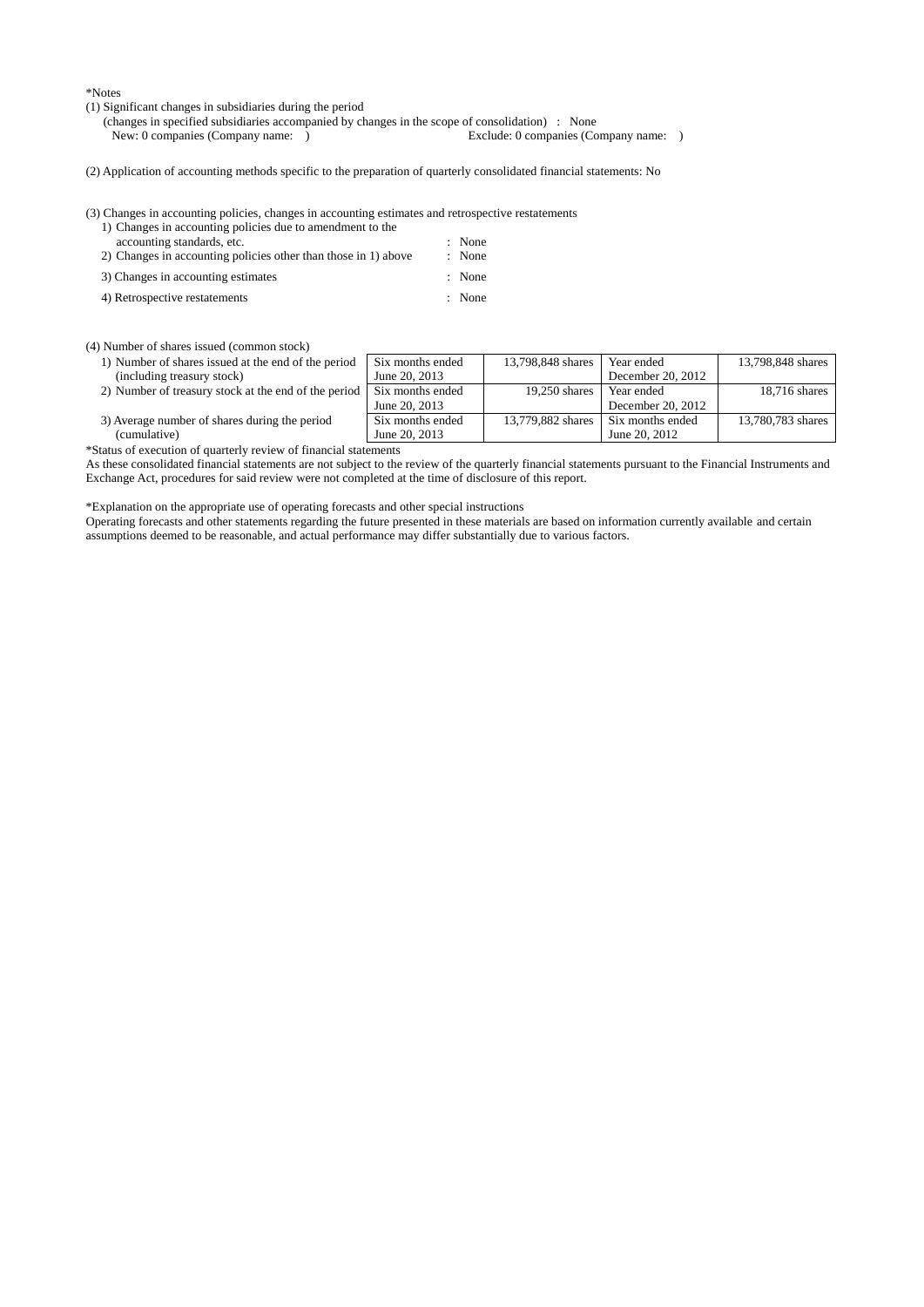# Contents of supplementary materials

| 1. |                                                                                                                       |  |
|----|-----------------------------------------------------------------------------------------------------------------------|--|
|    | (1)                                                                                                                   |  |
|    | (2)                                                                                                                   |  |
|    | (3)                                                                                                                   |  |
| 2. |                                                                                                                       |  |
|    | (1)                                                                                                                   |  |
|    | Application of accounting methods specific to the preparation of quarterly consolidated financial statements 4<br>(2) |  |
|    | (3)                                                                                                                   |  |
| 3. |                                                                                                                       |  |
|    | (1)                                                                                                                   |  |
|    | (2)                                                                                                                   |  |
|    | (3)                                                                                                                   |  |
|    | (4)                                                                                                                   |  |
|    | (5)                                                                                                                   |  |
|    | (6)                                                                                                                   |  |
|    |                                                                                                                       |  |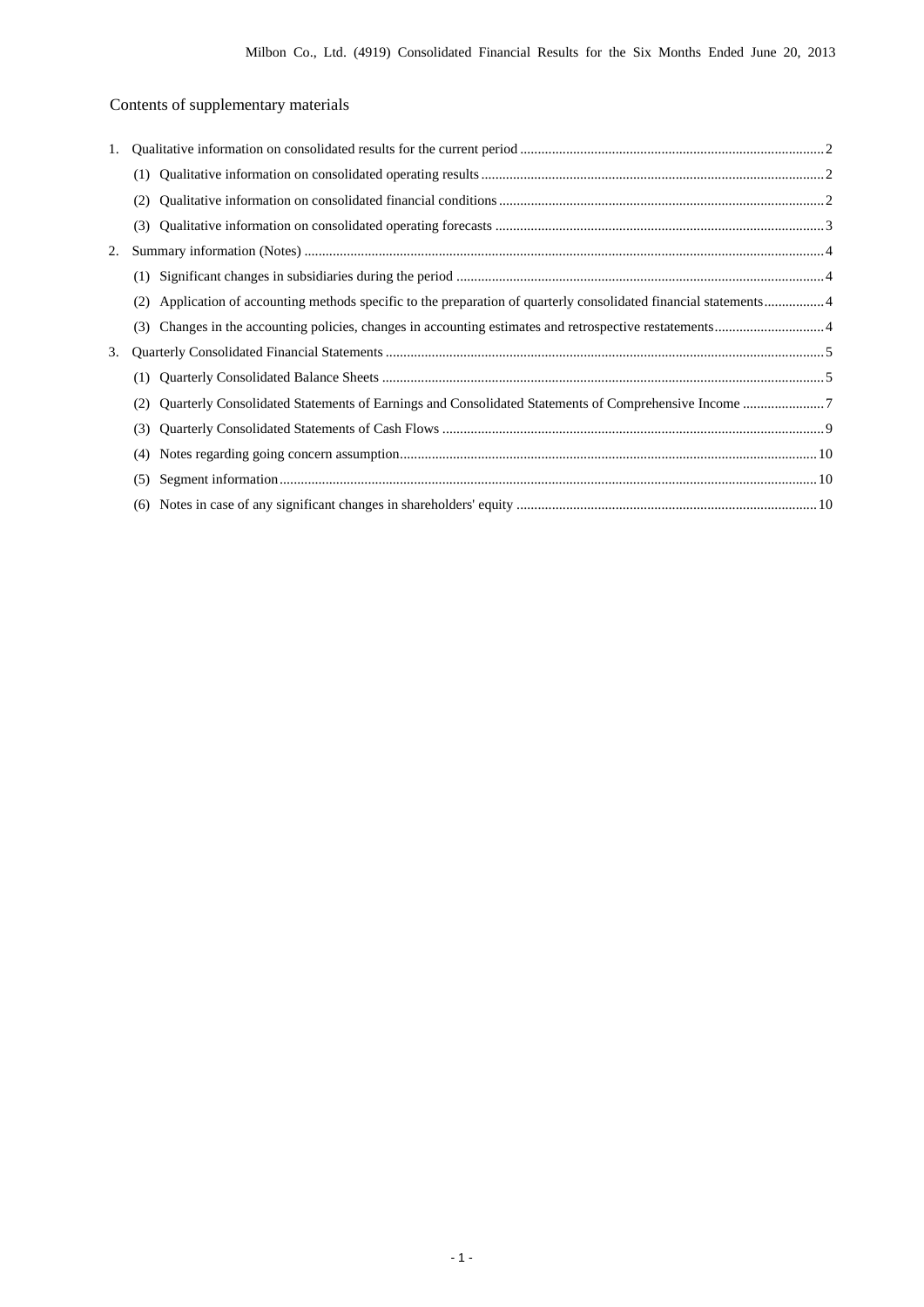- 1. Qualitative information on consolidated results for the current period
- (1) Qualitative information on consolidated operating results

During the six month period ended June 20, 2013, promising signs of recovery became evident as the yen grew weaker and stock prices rose in anticipation of the effects of the economic measures and fiscal policies taken by the new administration. However, the nation's economy remained in a state of uncertainty over its future due to the European debt crisis and the decelerating economies of the emerging nations. In the beauty industry, amid the harsh business climate, there has been a growing awareness of beauty among women in their 30's to 50's, and there has been a marked increase in yearly usage amounts per customers in their 30's and 40's who use our partner salons.

Under such circumstances, the Milbon Group has been changing its awareness of mature women who make up its clientele, and being fully aware of the importance of creating new value, has been promoting initiatives intended for salons under the slogan of "Promotion of Age Beauty Innovation, in which professional designers answer to the new values held by mature women."

Consolidated net sales during the six month period ended June 20, 2013 increased to 11,433 million yen (up 8.4% year-on-year). This was primarily due to the strong initial sales of the aging care brand, "Plarmia," and the "Aujua Aging Care series Timesurge line," which were launched in February, in the hair-care product category; and the strong sales of the permanent hair coloring brand "Ordeve," and "Ordeve Beaute," the product line specialized for gray hair in the hair coloring product category. Double-digit growth of sales in China and South Korea thanks to the proactive educational activities conducted in the salons was another factor of the increase.

Operating income increased to 2,195 million yen (up 11.7% year-on-year); ordinary income increased to 2,063 million yen (up 13.3% year-on-year); and net income increased to 1,271 million yen (up 18.9% year-on-year), which was primarily due to the effects of increased revenues.

Breakdown of net sales by product category and breakdown of net sales into domestic and overseas sales are shown below:

| [Breakdown of consolidated net sales by product category] |                                                |              |                                               |              |                        | (Unit: Million yen) |
|-----------------------------------------------------------|------------------------------------------------|--------------|-----------------------------------------------|--------------|------------------------|---------------------|
| <b>Product Category</b>                                   | Previous Consolidated<br><b>Second Quarter</b> |              | <b>Current Consolidated</b><br>Second Quarter |              | Increase<br>(Decrease) | Year-on-year        |
|                                                           | Amount                                         | Ratio $(\%)$ | Amount                                        | Ratio $(\%)$ | Amount                 | Change $(\%)$       |
| Hair care products                                        | 5,300                                          | 50.3         | 5.906                                         | 51.6         | 606                    | 11.4                |
| Hair coloring products                                    | 4.266                                          | 40.4         | 4.593                                         | 40.2         | 326                    | 7.7                 |
| Permanent wave products                                   | 860                                            | 8.2          | 822                                           | 7.2          | (38)                   | (4.5)               |
| Others                                                    | 120                                            | 1.1          | 111                                           | 1.0          | (9)                    | (7.8)               |
| Total                                                     | 10,548                                         | 100.0        | 11,433                                        | 100.0        | 885                    | 8.4                 |

| [Breakdown of net sales into domestic and overseas sales] |                                                |              |                                               |              |                        | (Unit: Million yen) |
|-----------------------------------------------------------|------------------------------------------------|--------------|-----------------------------------------------|--------------|------------------------|---------------------|
|                                                           | Previous Consolidated<br><b>Second Quarter</b> |              | <b>Current Consolidated</b><br>Second Quarter |              | Increase<br>(Decrease) | Year-on-year        |
|                                                           | Amount                                         | Ratio $(\%)$ | Amount                                        | Ratio $(\%)$ | Amount                 | Change $(\%)$       |
| Domestic sales                                            | 9.873                                          | 93.6         | 10.632                                        | 93.0         | 759                    | 7.7                 |
| Overseas sales                                            | 675                                            | 6.4          | 800                                           | 7.0          | 125                    | 18.6                |
| Total                                                     | 10.548                                         | 100.0        | 11.433                                        | 100.0        | 885                    | 8.4                 |

(2) Qualitative information on consolidated financial conditions

1) Assets, liabilities and net assets

Total assets at the end of the six month period ended June 20, 2013 increased by 1,961 million yen compared to the end of the previous consolidated fiscal year to 25,624 million yen.

Current assets increased by 1,199 million yen compared to the end of the previous consolidated fiscal year to12,798 million yen. This was due mainly to the increases in cash and deposits, notes and accounts receivable-trade, and merchandise and finished goods by 629 million yen, 160 million yen and 277 million yen, respectively.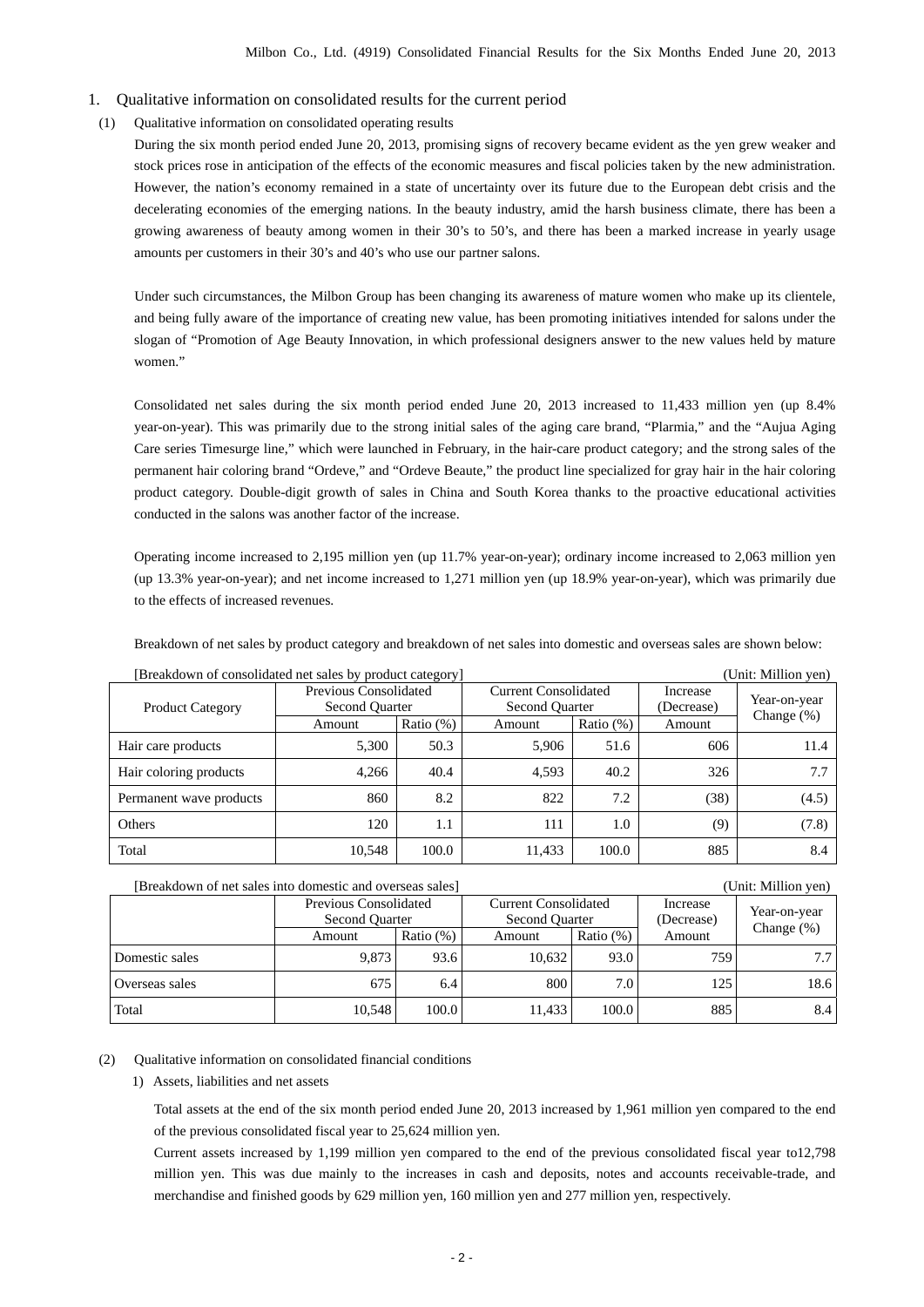Noncurrent assets increased by 762 million yen compared to the end of the previous consolidated fiscal year to 12,825 million yen. This was due mainly to the increase in construction in progress by 577 million yen as a result of advance payments on a portion of the extension work of the Central Research Institute and the increase of 387 million yen in investment securities associated with the rise in the prices of listed stock.

Current liabilities increased by 642 million yen compared to the end of the previous consolidated fiscal year to 3,740 million year. This was due mainly to the increases in accounts payable-trade, accounts payable-other, and income taxes payable by 104 million yen, 215 million yen and 220 million yen, respectively.

There were no material changes in noncurrent liabilities from the end of the previous consolidated fiscal year.

Net assets increased by 1,316 million yen compared to the end of the previous consolidated fiscal year to 21,683 million yen. This was due mainly to 805 million yen increase in retained earnings, as well as the 249 million yen increase in valuation difference on available-for-sale securities associated with the rise in the prices of listed stock and the 263 million yen increase in foreign currency translation adjustment due to the weakening yen.

As a result, equity ratio changed from 86.1% at the end of the previous consolidated fiscal year to 84.6%. Net assets per share based on total outstanding shares as of the end of the current consolidated fiscal year increased from 1,478.02 yen per share at the end of the previous consolidated fiscal year to 1,573.62 yen per share.

2) Cash flows

Cash and cash equivalents (hereinafter "net cash") at the end of the current six month period ended June 20, 2013 increased by 733 million yen compared to the end of the previous consolidated fiscal year to 6,366 million yen, as a result of using the net cash provided by operating activities for the payment of income taxes and the payment of dividends.

(Cash flows from operating activities)

Net cash provided by operating activities amounted to 1,798 million yen. This was mainly the result of posting 2,062 million yen in income before income taxes and minority interests, 425 million yen in depreciation and amortization and 627 million yen in income taxes paid.

(Cash flows from investing activities)

Net cash used in investing activities amounted to 680 million yen. This was mainly the result of the purchase of property, plant and equipment of 787 million yen and purchase of intangible assets of 82 million yen, as well as proceeds from withdrawal of time deposits of 197 million.

(Cash flows from financing activities)

Net cash used in financing activities amounted to 469 million yen. This was mainly the result of cash dividends paid to shareholders of 467 million yen.

#### (3) Qualitative information on consolidated operating forecasts

In terms of the full-year forecast there are no changes to the previous consolidated performance forecasts, which were announced on January 23, 2013.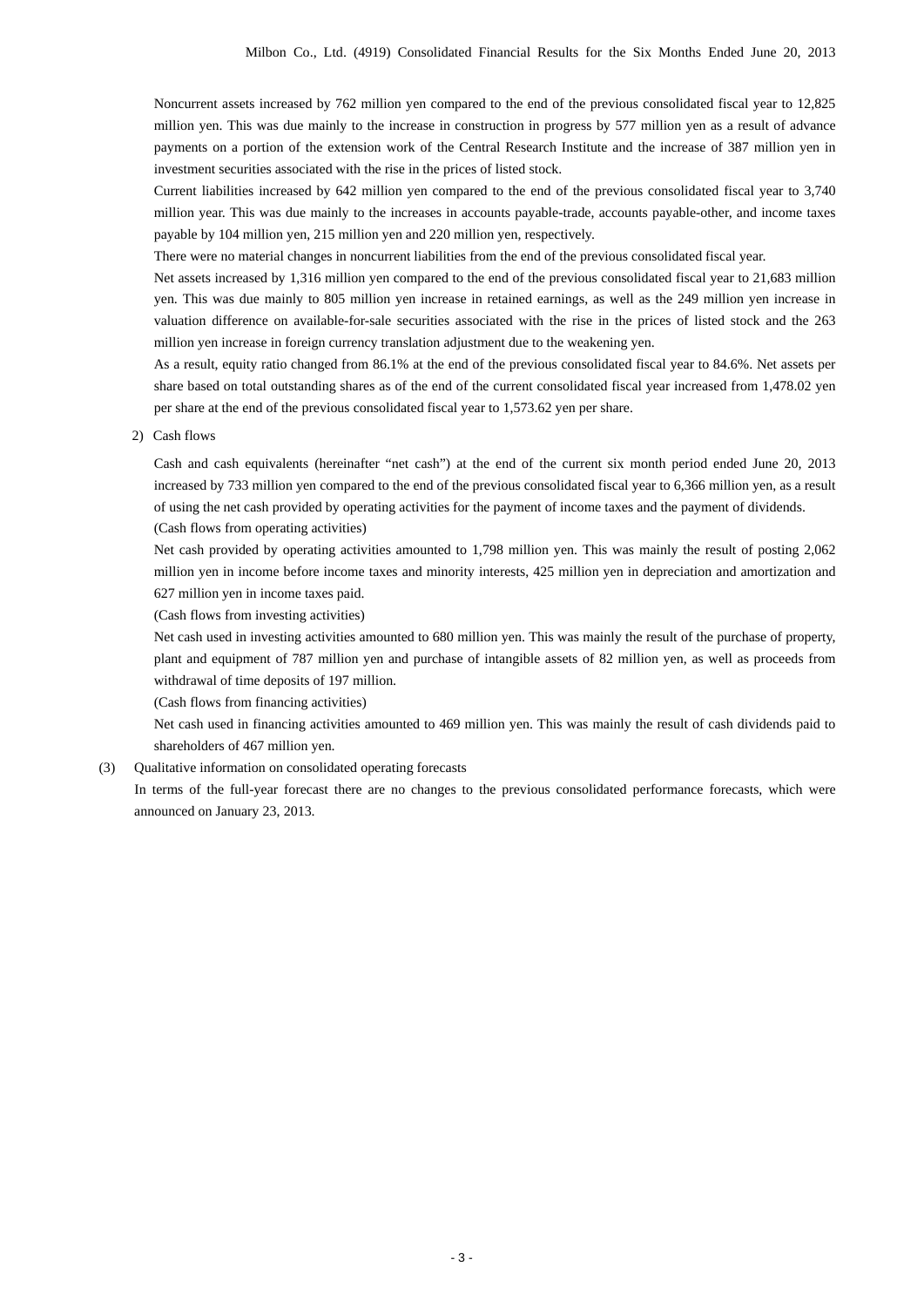### 2. Summary information (Notes)

- (1) Significant changes in subsidiaries during the period None
- (2) Application of accounting methods specific to the preparation of quarterly consolidated financial statements No
- (3) Changes in the accounting policies, changes in accounting estimates and retrospective restatements None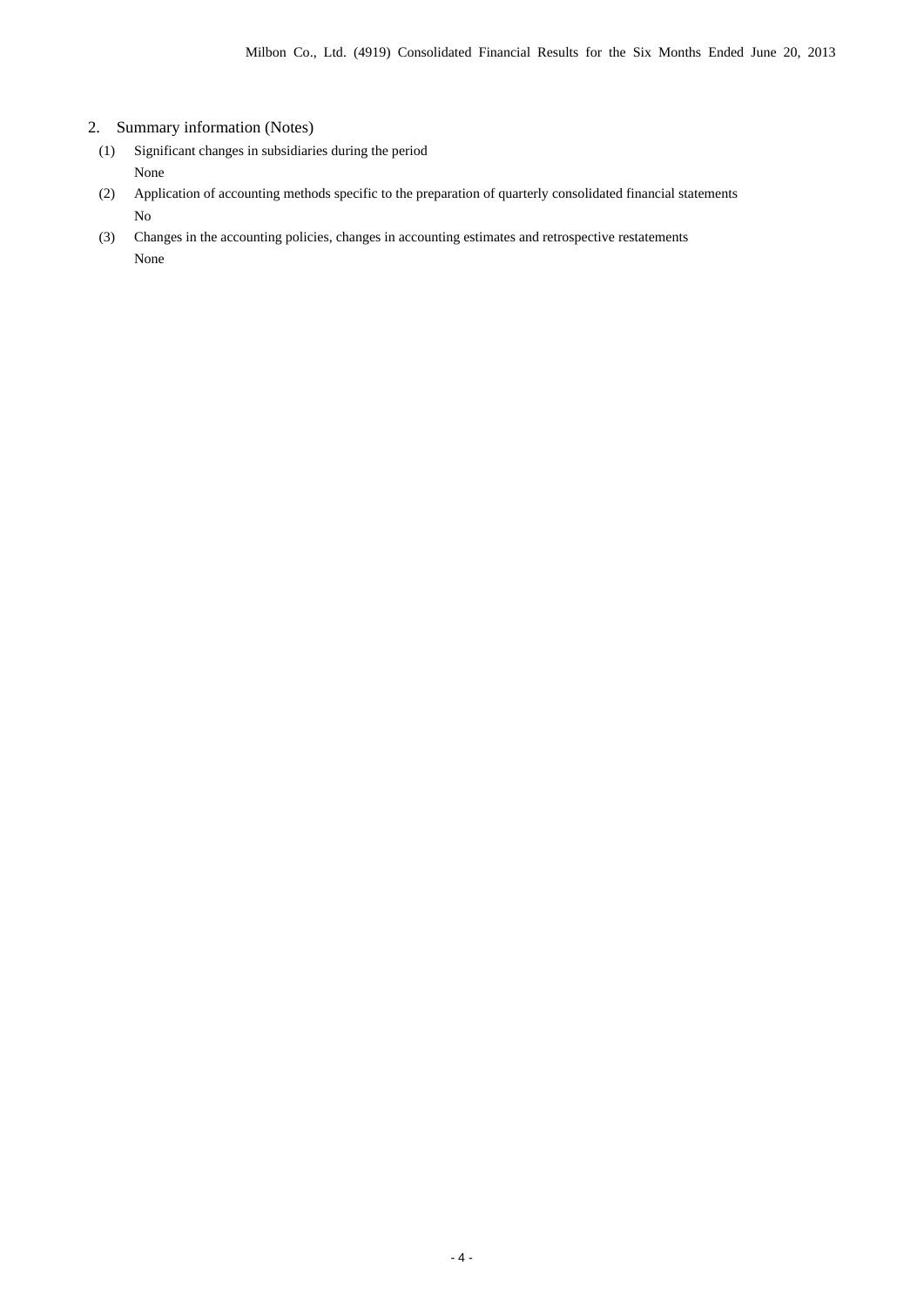## 3. Quarterly Consolidated Financial Statements

(1) Quarterly Consolidated Balance Sheets

|                                        |                                   | (Thousand yen)                             |
|----------------------------------------|-----------------------------------|--------------------------------------------|
|                                        | Previous Consolidated Fiscal Year | <b>Current Consolidated Second Quarter</b> |
|                                        | (As of December 20, 2012)         | (As of June 20, 2013)                      |
| Assets                                 |                                   |                                            |
| <b>Current</b> assets                  |                                   |                                            |
| Cash and deposits                      | 6,066,322                         | 6,696,017                                  |
| Notes and accounts receivable-trade    | 2,964,933                         | 3,125,308                                  |
| Merchandise and finished goods         | 1,775,588                         | 2,052,957                                  |
| Work in process                        | 18,754                            | 16,710                                     |
| Raw materials and supplies             | 522,000                           | 531,905                                    |
| Other                                  | 292,910                           | 429,081                                    |
| Allowance for doubtful accounts        | (40,939)                          | (53, 115)                                  |
| Total current assets                   | 11,599,570                        | 12,798,865                                 |
| Noncurrent assets                      |                                   |                                            |
| Property, plant and equipment          |                                   |                                            |
| Buildings and structures, net          | 3,612,333                         | 3,484,435                                  |
| Machinery, equipment and vehicles, net | 887,448                           | 821,830                                    |
| Land                                   | 4,763,766                         | 4,870,879                                  |
| Construction in progress               | 85,294                            | 662,789                                    |
| Other, net                             | 180,588                           | 192,047                                    |
| Total property, plant and equipment    | 9,529,431                         | 10,031,982                                 |
| Intangible assets                      | 526,433                           | 495,579                                    |
| Investments and other assets           |                                   |                                            |
| Investment securities                  | 1,136,817                         | 1,523,947                                  |
| Other                                  | 939,464                           | 836,727                                    |
| Allowance for doubtful accounts        | (69,240)                          | (63,007)                                   |
| Total investments and other assets     | 2,007,041                         | 2,297,667                                  |
| Total noncurrent assets                | 12,062,905                        | 12,825,229                                 |
| Total assets                           | 23,662,476                        | 25,624,094                                 |
| Liabilities                            |                                   |                                            |
| <b>Current liabilities</b>             |                                   |                                            |
| Accounts payable-trade                 | 482,028                           | 586,360                                    |
| Accounts payable-other                 | 1,558,946                         | 1,774,723                                  |
| Income taxes payable                   | 647,791                           | 868,682                                    |
| Provision for sales returns            | 20,978                            | 33,242                                     |
| Provision for bonuses                  | 71,204                            | 78,149                                     |
| Other                                  | 316,840                           | 399,386                                    |
| Total current liabilities              | 3,097,790                         | 3,740,546                                  |
| Noncurrent liabilities                 |                                   |                                            |
| Provision for retirement benefits      | 46,231                            | 50,406                                     |
| Other                                  | 151,128                           | 149,271                                    |
| Total noncurrent liabilities           | 197,359                           | 199,678                                    |
| Total liabilities                      | 3,295,150                         | 3.940.224                                  |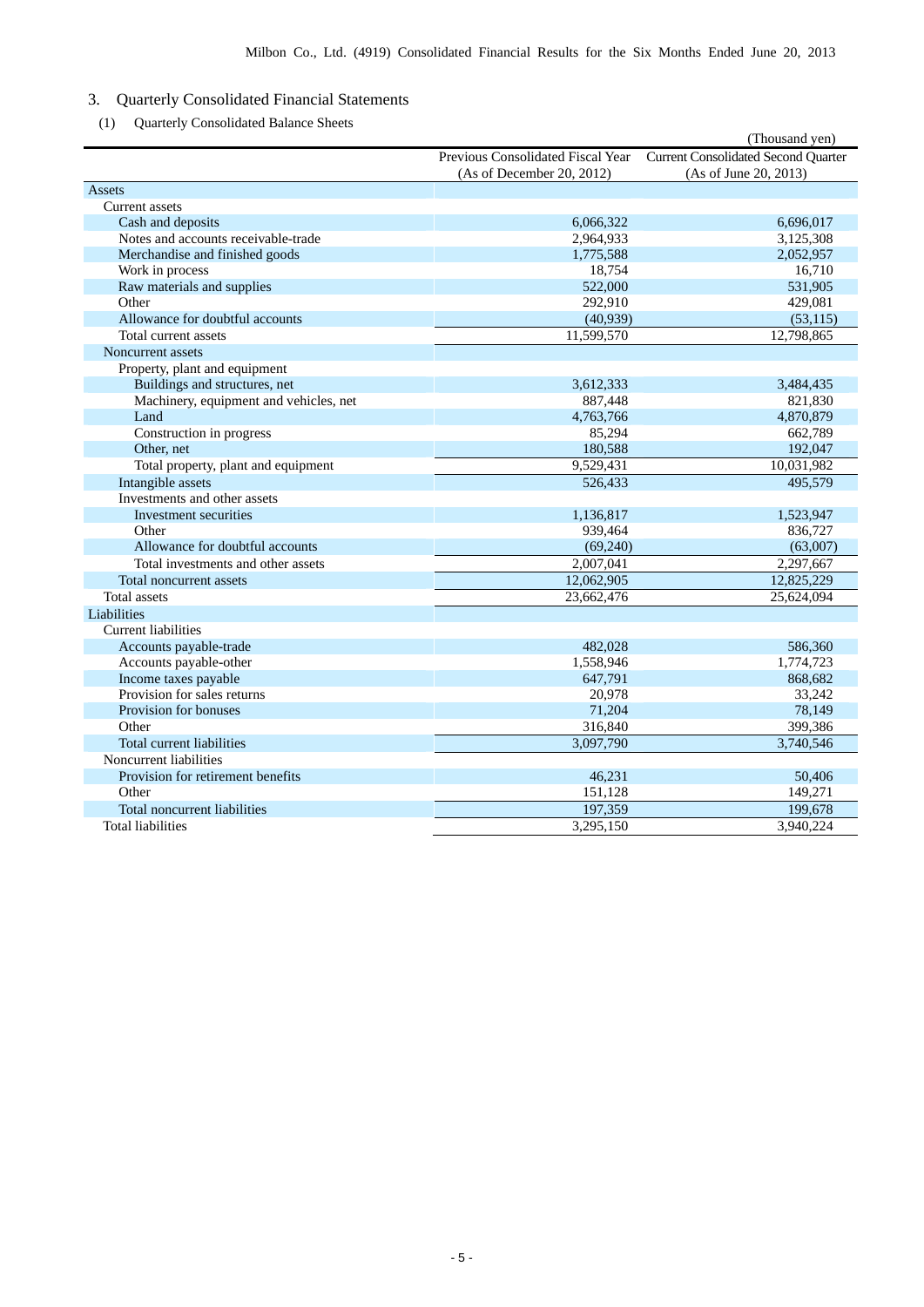|                                                       |                                   | (Thousand yen)                             |
|-------------------------------------------------------|-----------------------------------|--------------------------------------------|
|                                                       | Previous Consolidated Fiscal Year | <b>Current Consolidated Second Quarter</b> |
|                                                       | (As of December 20, 2012)         | (As of June 20, 2013)                      |
| Net assets                                            |                                   |                                            |
| Shareholders' equity                                  |                                   |                                            |
| Capital stock                                         | 2,000,000                         | 2,000,000                                  |
| Capital surplus                                       | 199,120                           | 199.167                                    |
| Retained earnings                                     | 18,476,098                        | 19,281,380                                 |
| Treasury stock                                        | (51,035)                          | (52,918)                                   |
| Total shareholders' equity                            | 20,624,182                        | 21,427,628                                 |
| Accumulated other comprehensive income                |                                   |                                            |
| Valuation difference on available-for-sale securities | (129, 363)                        | 120,335                                    |
| Foreign currency translation adjustment               | (127, 493)                        | 135,905                                    |
| Total accumulated other comprehensive income          | (256, 856)                        | 256,241                                    |
| Total net assets                                      | 20,367,325                        | 21,683,869                                 |
| Total liabilities and net assets                      | 23,662,476                        | 25.624.094                                 |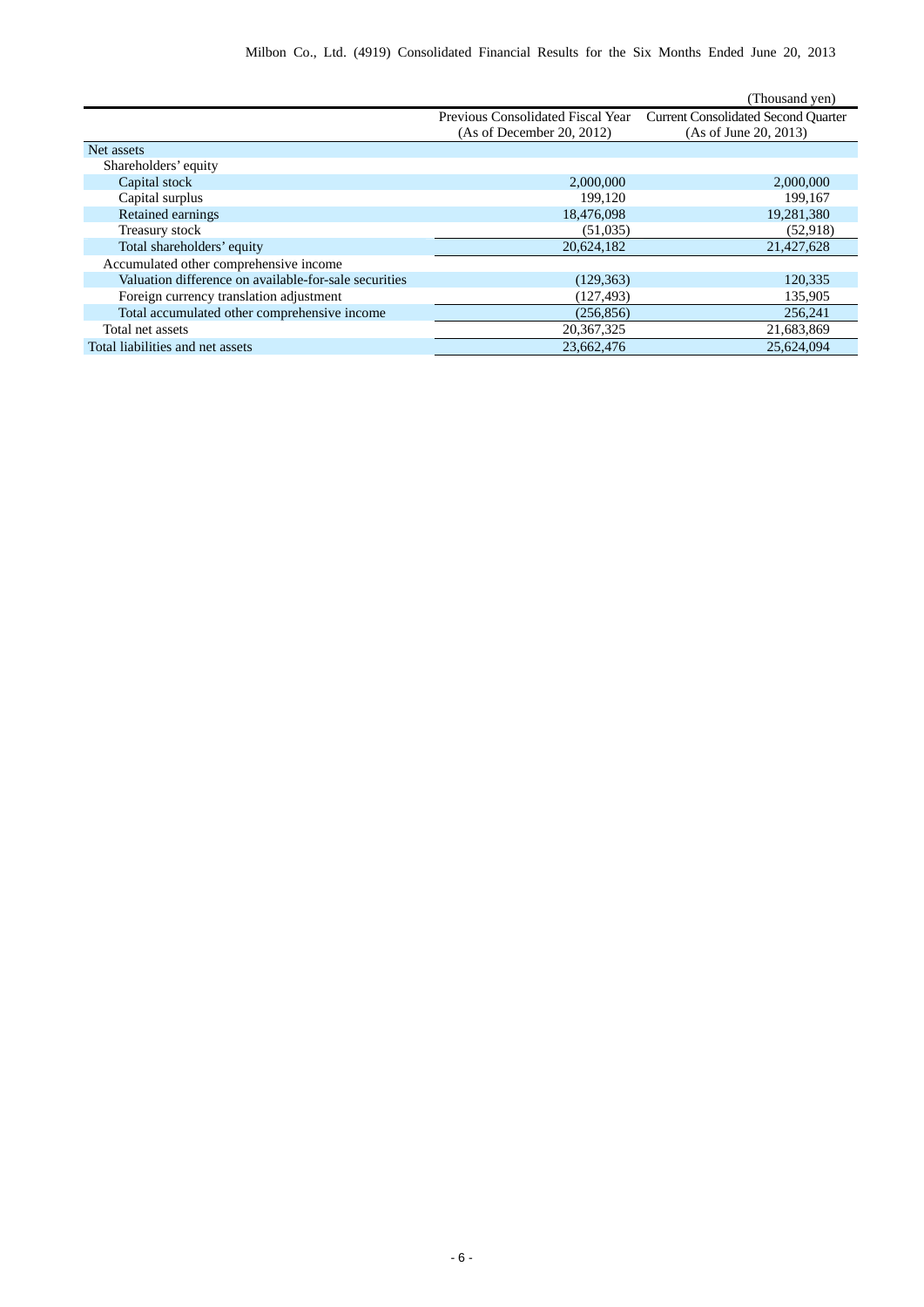(2) Quarterly Consolidated Statements of Earnings and Consolidated Statements of Comprehensive Income Quarterly Consolidated Statements of Earnings

Quarterly Consolidated Six Month Periods Ended June 20, 2012 and 2013

|                                                   |                         | (Thousand yen)          |
|---------------------------------------------------|-------------------------|-------------------------|
|                                                   | <b>Six Months Ended</b> | <b>Six Months Ended</b> |
|                                                   | June 20, 2012           | June 20, 2013           |
|                                                   | (December 21, 2011 -    | (December 21, 2012 -    |
|                                                   | June 20, 2012)          | June 20, 2013)          |
| Net sales                                         | 10,548,825              | 11,433,847              |
| Cost of sales                                     | 3,336,514               | 3,617,568               |
| Gross profit                                      | 7,212,311               | 7,816,279               |
| Selling, general and administrative expenses      | 5,247,155               | 5,620,491               |
| Operating income                                  | 1,965,155               | 2,195,787               |
| Non-operating income                              |                         |                         |
| Interest income                                   | 627                     | 5,811                   |
| Dividends income                                  | 5,044                   | 5,480                   |
| Foreign exchange gains                            |                         | 16,067                  |
| Company house defrayment income                   | 28,797                  | 26,884                  |
| Other                                             | 3,662                   | 6,604                   |
| Total non-operating income                        | 38,131                  | 60,846                  |
| Non-operating expenses                            |                         |                         |
| Sales discounts                                   | 180,585                 | 193,078                 |
| Other                                             | 2.204                   | 56                      |
| Total non-operating expenses                      | 182,790                 | 193,134                 |
| Ordinary income                                   | 1,820,496               | 2,063,499               |
| Extraordinary loss                                |                         |                         |
| Loss on retirement of noncurrent assets           | 1,705                   | 1,247                   |
| Provision of allowance for doubtful accounts      | 12,647                  |                         |
| Total extraordinary losses                        | 14,352                  | 1,247                   |
| Income before income taxes and minority interests | 1,806,143               | 2,062,252               |
| Income taxes-current                              | 745,853                 | 847,165                 |
| Income taxes-deferred                             | (8,970)                 | (56, 406)               |
| Total income taxes                                | 736,883                 | 790,758                 |
| Income before minority interests                  | 1,069,260               | 1,271,494               |
| Net income                                        | 1.069.260               | 1,271,494               |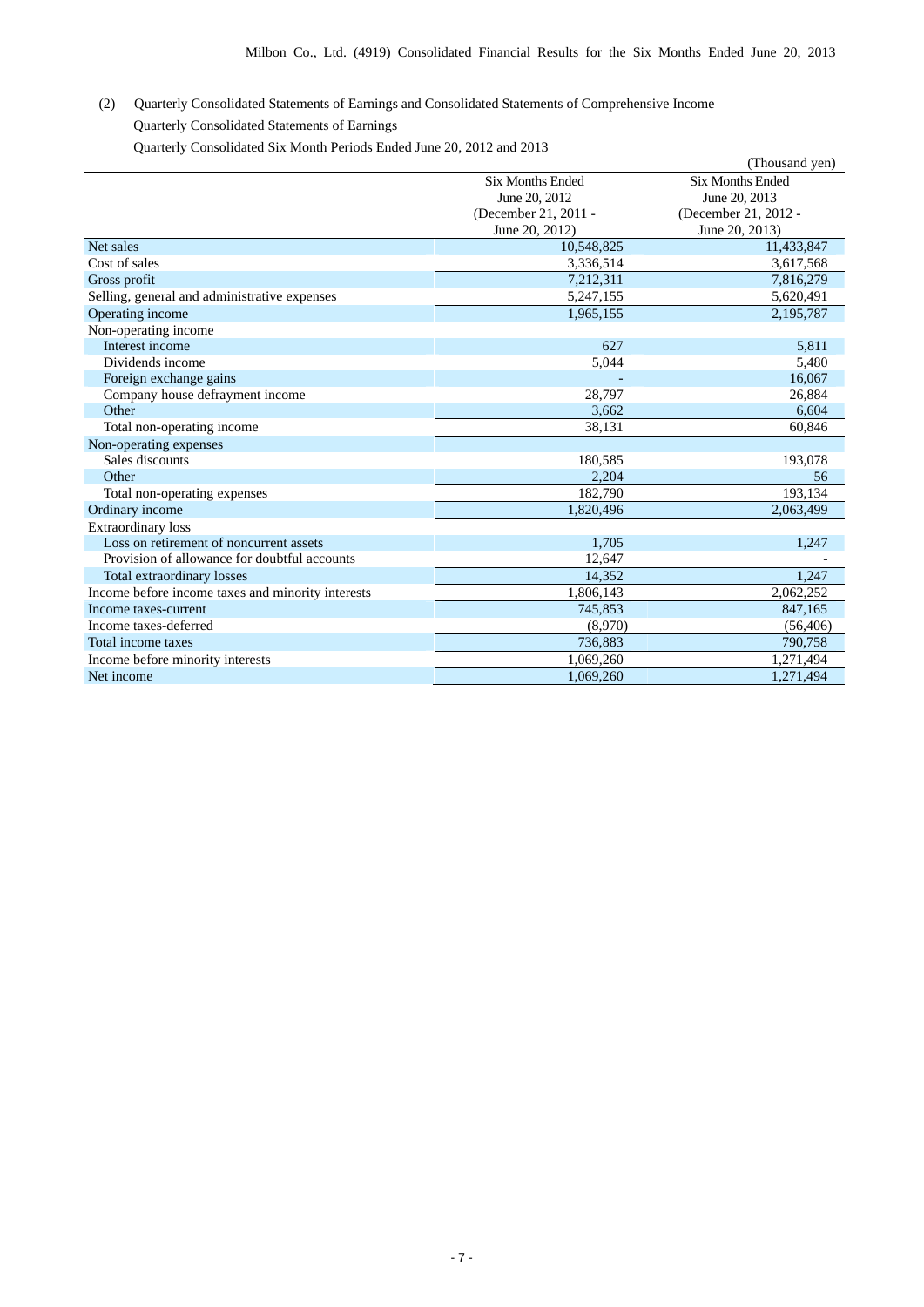Quarterly Consolidated Statements of Comprehensive Income

Quarterly Consolidated Six Month Periods Ended June 20, 2012 and 2013

|                                                         |                      | (Thousand yen)       |
|---------------------------------------------------------|----------------------|----------------------|
|                                                         | Six Months Ended     | Six Months Ended     |
|                                                         | June 20, 2012        | June 20, 2013        |
|                                                         | (December 21, 2011 - | (December 21, 2012 - |
|                                                         | June 20, 2012)       | June 20, 2013)       |
| Income before minority interests                        | 1,069,260            | 1,271,494            |
| Other comprehensive income                              |                      |                      |
| Valuation difference on available-for-sale securities   | (13, 155)            | 249,698              |
| Foreign currency translation adjustment                 | 43,202               | 263,399              |
| Total other comprehensive income                        | 30,087               | 513,097              |
| Comprehensive income                                    | 1,099,348            | 1,784,592            |
| Comprehensive income attributable to                    |                      |                      |
| Comprehensive income attributable to owners of the      |                      |                      |
| parent                                                  | 1,099,348            | 1,784,592            |
| Comprehensive income attributable to minority interests |                      |                      |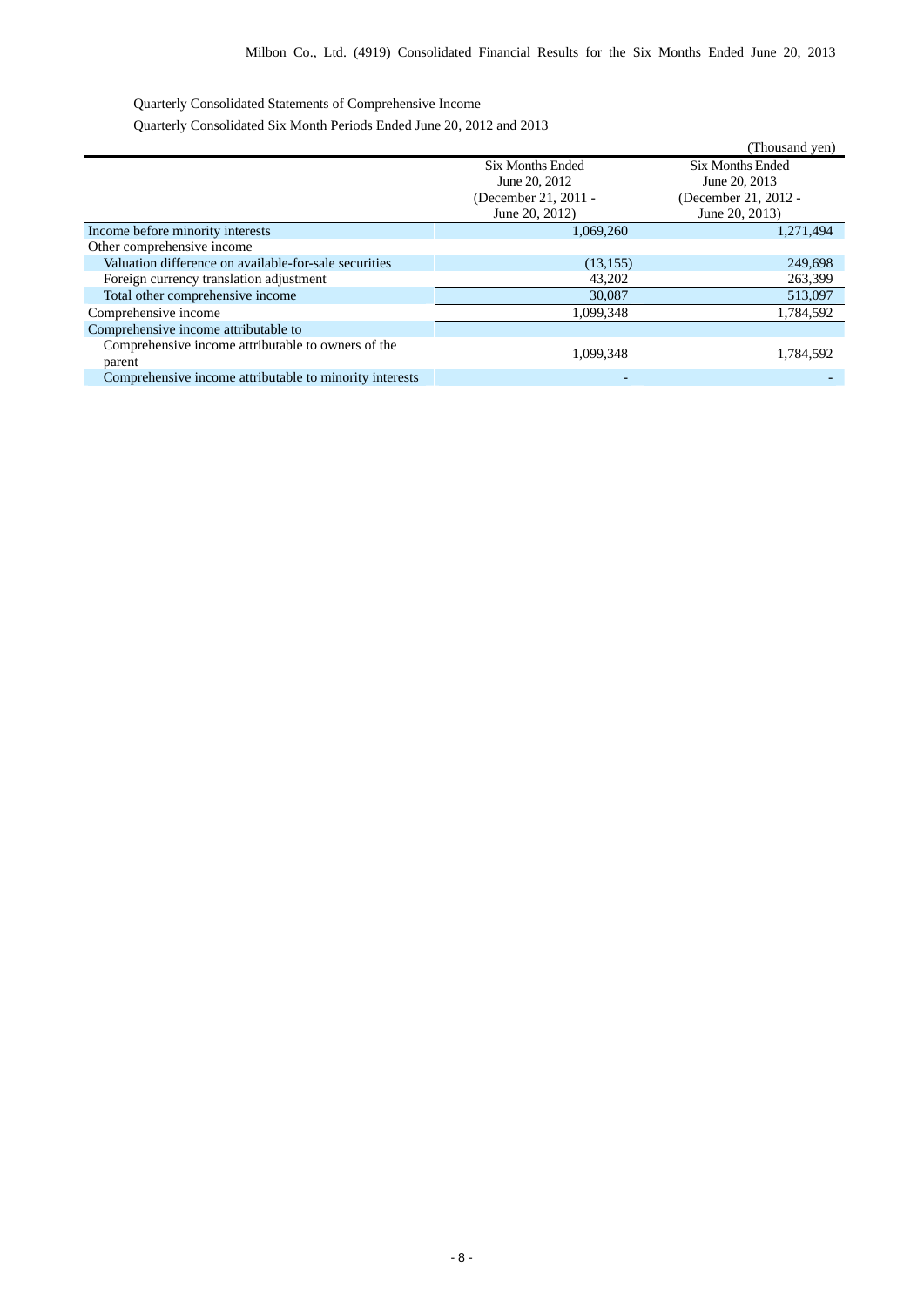### (3) Quarterly Consolidated Statements of Cash Flows

|                                                               |                                                                             | (Thousand yen)                                                              |
|---------------------------------------------------------------|-----------------------------------------------------------------------------|-----------------------------------------------------------------------------|
|                                                               | Six Months Ended<br>June 20, 2012<br>(December 21, 2011 -<br>June 20, 2012) | Six Months Ended<br>June 20, 2013<br>(December 21, 2012 -<br>June 20, 2013) |
| Net cash provided by (used in) operating activities           |                                                                             |                                                                             |
| Income before income taxes and minority interests             | 1,806,143                                                                   | 2,062,252                                                                   |
| Depreciation and amortization                                 | 455,186                                                                     | 425,444                                                                     |
| Increase (decrease) in allowance for doubtful accounts        | 72,838                                                                      | 3,627                                                                       |
| Increase (decrease) in provision for bonuses                  | (487)                                                                       | 5,973                                                                       |
| Increase (decrease) in provision for sales returns            | (32, 586)                                                                   | 12,264                                                                      |
| Increase (decrease) in provision for loss on guarantees       | (37,200)                                                                    |                                                                             |
| Increase (decrease) in provision for retirement benefits      | 19,179                                                                      | 2,974                                                                       |
| Interest and dividends income                                 | (5,671)                                                                     | (11,291)                                                                    |
| Foreign exchange losses (gains)                               | (5,105)                                                                     | (5, 347)                                                                    |
| Loss on retirement of noncurrent assets                       | 1,705                                                                       | 1,247                                                                       |
| Decrease (increase) in notes and accounts<br>receivable-trade | 157,056                                                                     | (153, 736)                                                                  |
| Decrease (increase) in inventories                            | (72, 435)                                                                   | (232, 144)                                                                  |
| Increase (decrease) in notes and accounts payable-trade       | 91,371                                                                      | 69,322                                                                      |
| Other, net                                                    | 126,189                                                                     | 236,352                                                                     |
| Subtotal                                                      | 2,576,184                                                                   | 2,416,938                                                                   |
| Interest and dividends income received                        | 5,708                                                                       | 9.182                                                                       |
| Income taxes paid                                             | (996, 851)                                                                  | (627, 202)                                                                  |
| Net cash provided by (used in) operating activities           | 1,585,041                                                                   | 1,798,918                                                                   |
| Net cash provided by (used in) investing activities           |                                                                             |                                                                             |
| Purchase of property, plant and equipment                     | (420,773)                                                                   | (787, 731)                                                                  |
| Proceeds from sales of property, plant and equipment          |                                                                             | 1,259                                                                       |
| Purchase of intangible assets                                 | (103, 582)                                                                  | (82,769)                                                                    |
| Payments of loans receivable                                  | (1,690)                                                                     | (2,240)                                                                     |
| Collection of loans receivable                                | 7,160                                                                       | 10,064                                                                      |
| Payments into time deposits                                   | (615)                                                                       | (3,587)                                                                     |
| Proceeds from withdrawal of time deposits                     |                                                                             | 197,558                                                                     |
| Payments for guarantee deposits                               | (15, 417)                                                                   | (12, 223)                                                                   |
| Proceeds from collection of guarantee deposits                | 2,648                                                                       | 3,334                                                                       |
| Purchase of insurance funds                                   | (200, 788)                                                                  | (790)                                                                       |
| Other, net                                                    | (2,290)                                                                     | (3,166)                                                                     |
| Net cash provided by (used in) investing activities           | (735, 349)                                                                  | (680, 290)                                                                  |
| Net cash provided by (used in) financing activities           |                                                                             |                                                                             |
| Net decrease (increase) in treasury stock                     | (1,661)                                                                     | (1,836)                                                                     |
| Cash dividends paid                                           | (467,748)                                                                   | (467,916)                                                                   |
| Net cash provided by (used in) financing activities           | (469, 410)                                                                  | (469, 752)                                                                  |
| Effect of exchange rate change on cash and cash equivalents   | 22,253                                                                      | 84,139                                                                      |
| Net increase (decrease) in cash and cash equivalents          | 402,535                                                                     | 733,015                                                                     |
| Cash and cash equivalents at beginning of period              | 5,076,356                                                                   | 5,633,298                                                                   |
| Cash and cash equivalents at end of period                    | 5,478,891                                                                   | 6,366,313                                                                   |